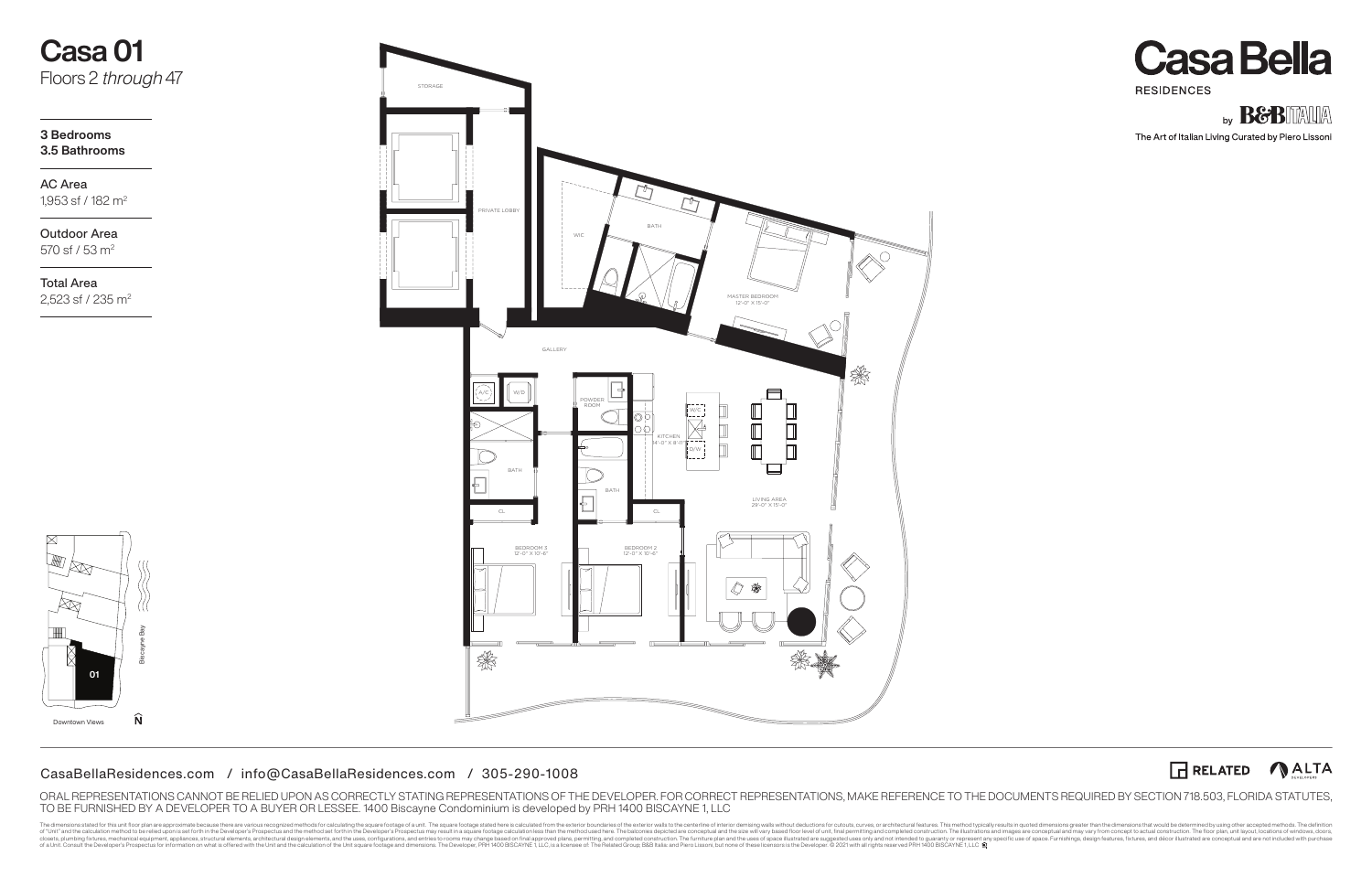The dimensions stated for this until foor plan are approximate because there are various recognized methods. The definition such the such the such the such the such the such the such distributed form the such such such the of a Unit. Consult the Developer's Prospectus for information on what is offered with the Unit and the calculation of the Unit square footage and dimensions. The Developer, PRH 1400 BISCAYNE1, LLC, is a licensee of: The Re





The Art of Italian Living Curated by Piero Lissoni



Outdoor Area 464 sf / 43 m<sup>2</sup>

AC Area 1,303 sf / 121 m2

### **2 Bedrooms 2 Bathrooms**

# **Casa 02** Floors 2 *through* 47



Total Area 1,767 sf / 164 m2

**02**

Biscayne Bay

 $\widehat{\mathsf{N}}$ 

Downtown Views

 $\bowtie$ 

 $\boxtimes$ 

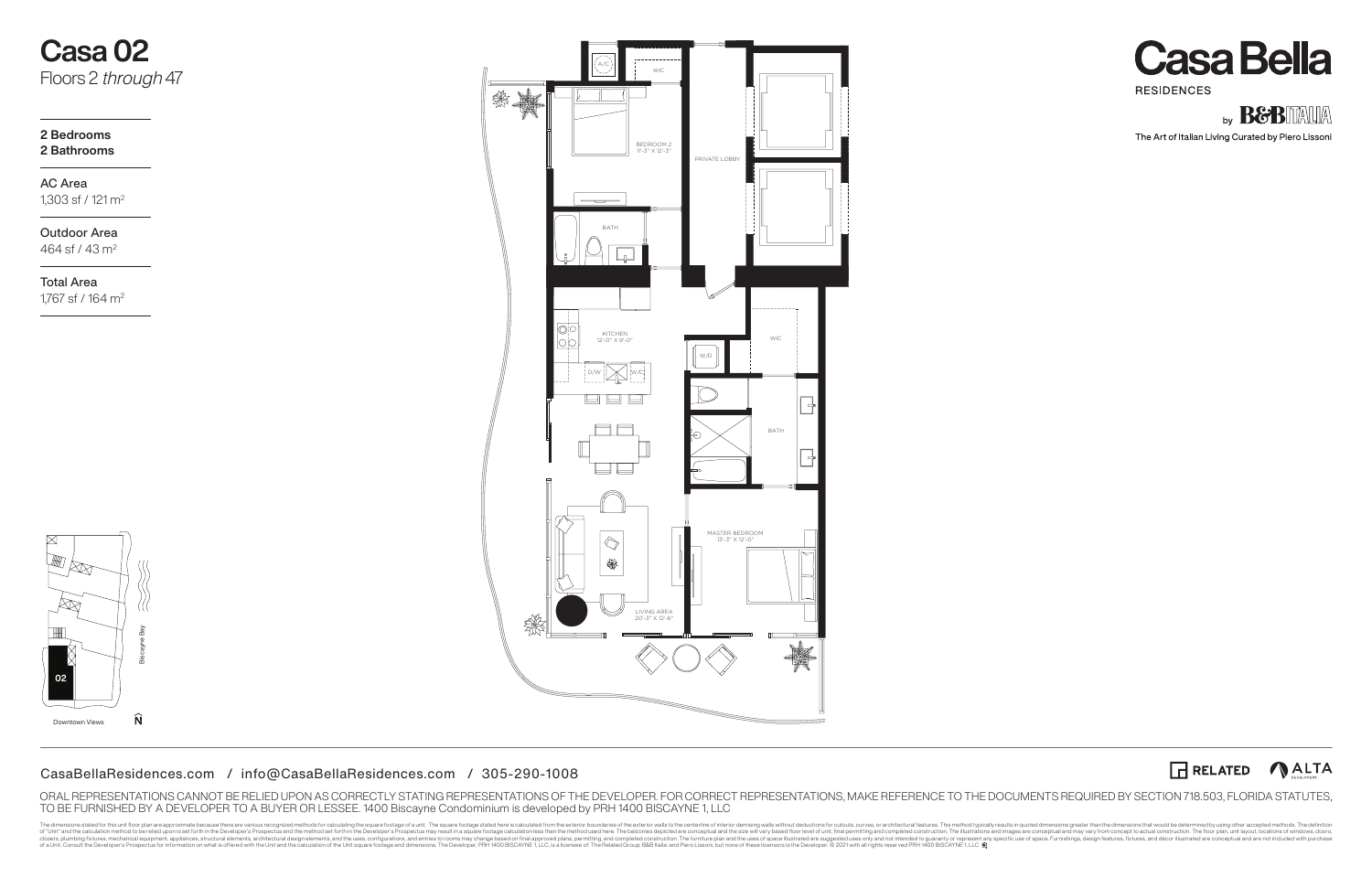The dimensions stated for this until foor plan are approximate because there are various recognized methods. The definition such the such the such the such the such the such the such distributed form the such such such the of a Unit. Consult the Developer's Prospectus for information on what is offered with the Unit and the calculation of the Unit square footage and dimensions. The Developer, PRH 1400 BISCAYNE1, LLC, is a licensee of: The Re





# RELATED **ALTA**



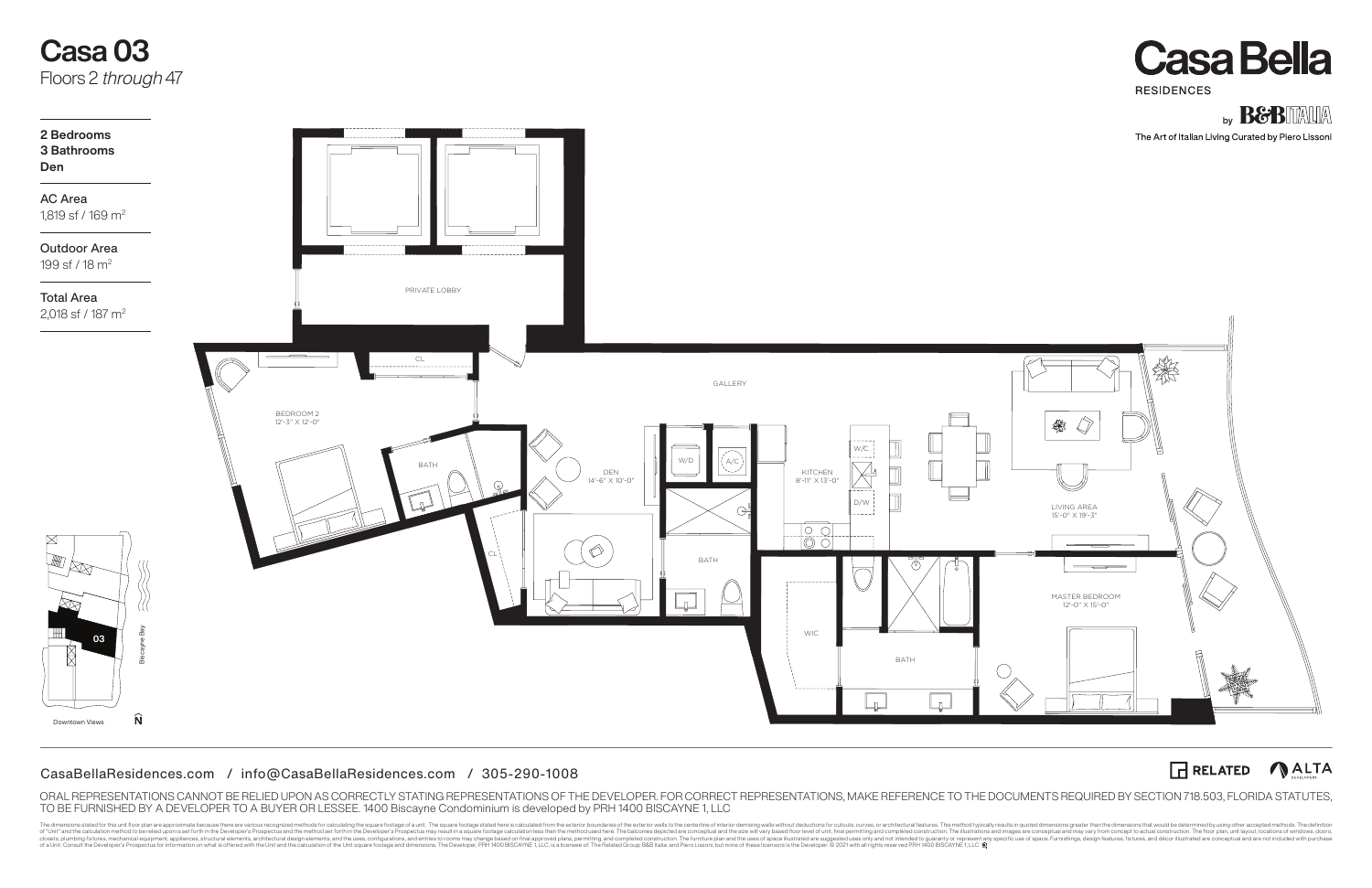The dimensions stated for this until foor plan are approximate because there are various recognized methods. The definition such the such the such the such the such the such the such distributed form the such such such the of a Unit. Consult the Developer's Prospectus for information on what is offered with the Unit and the calculation of the Unit square footage and dimensions. The Developer, PRH 1400 BISCAYNE1, LLC, is a licensee of: The Re





The Art of Italian Living Curated by Piero Lissoni





Outdoor Area 192 sf / 18 m2

AC Area 1,216 sf / 113 m2

# **1 Bedroom 2 Bathrooms**

# **Den**

# **Casa 04** Floors 2 *through* 47

Total Area

1,408 sf / 131 m2

**04**

Downtown Views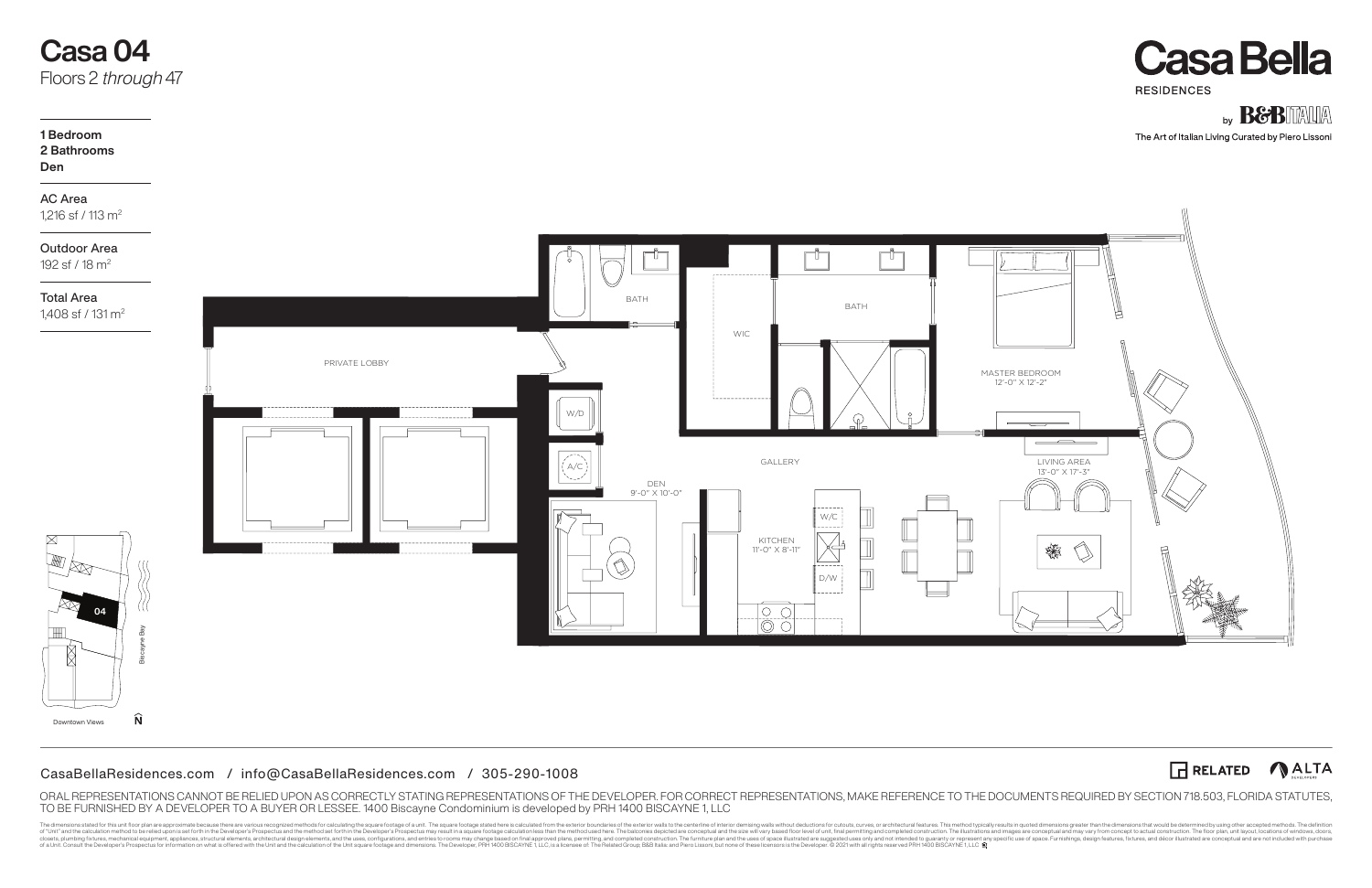The dimensions stated for this until foor plan are approximate because there are various recognized methods. The definition such the such the such the such the such the such the such distributed form the such such such the of a Unit. Consult the Developer's Prospectus for information on what is offered with the Unit and the calculation of the Unit square footage and dimensions. The Developer, PRH 1400 BISCAYNE1, LLC, is a licensee of: The Re





The Art of Italian Living Curated by Piero Lissoni



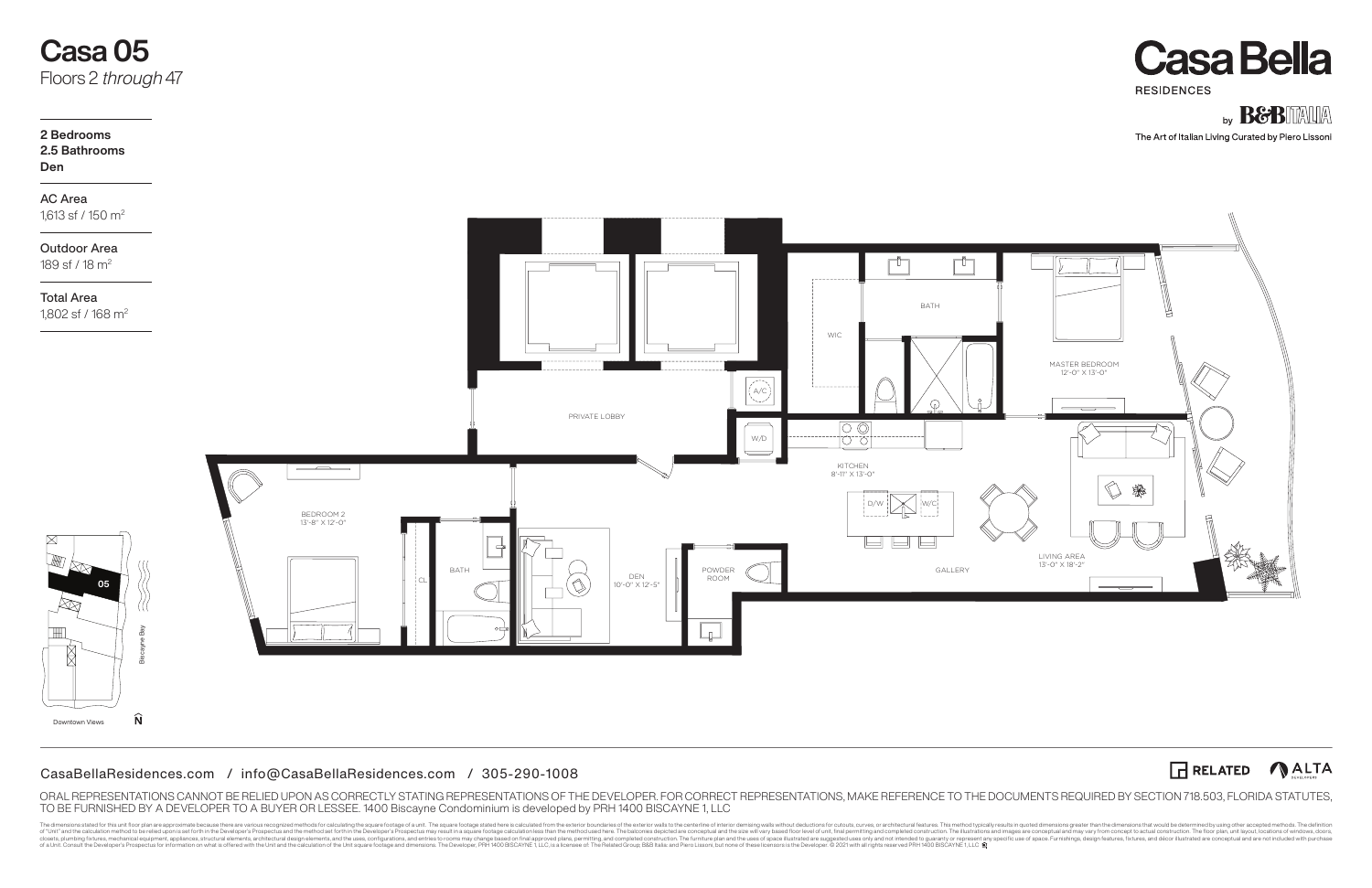The dimensions stated for this until foor plan are approximate because there are various recognized methods. The definition such the such the such the such the such the such the such distributed form the such such such the of a Unit. Consult the Developer's Prospectus for information on what is offered with the Unit and the calculation of the Unit square footage and dimensions. The Developer, PRH 1400 BISCAYNE1, LLC, is a licensee of: The Re





The Art of Italian Living Curated by Piero Lissoni

RELATED **ALTA** 

Outdoor Area 722 sf / 67 m<sup>2</sup>



**06**

Biscayne Bay

 $\widehat{\mathsf{N}}$ 

Downtown Views

 $\overline{\mathbb{R}}$ 

AC Area 2,187 sf / 203 m2

# **4 Bedrooms 4 Bathrooms Den**

Total Area 2,909 sf / 270 m2



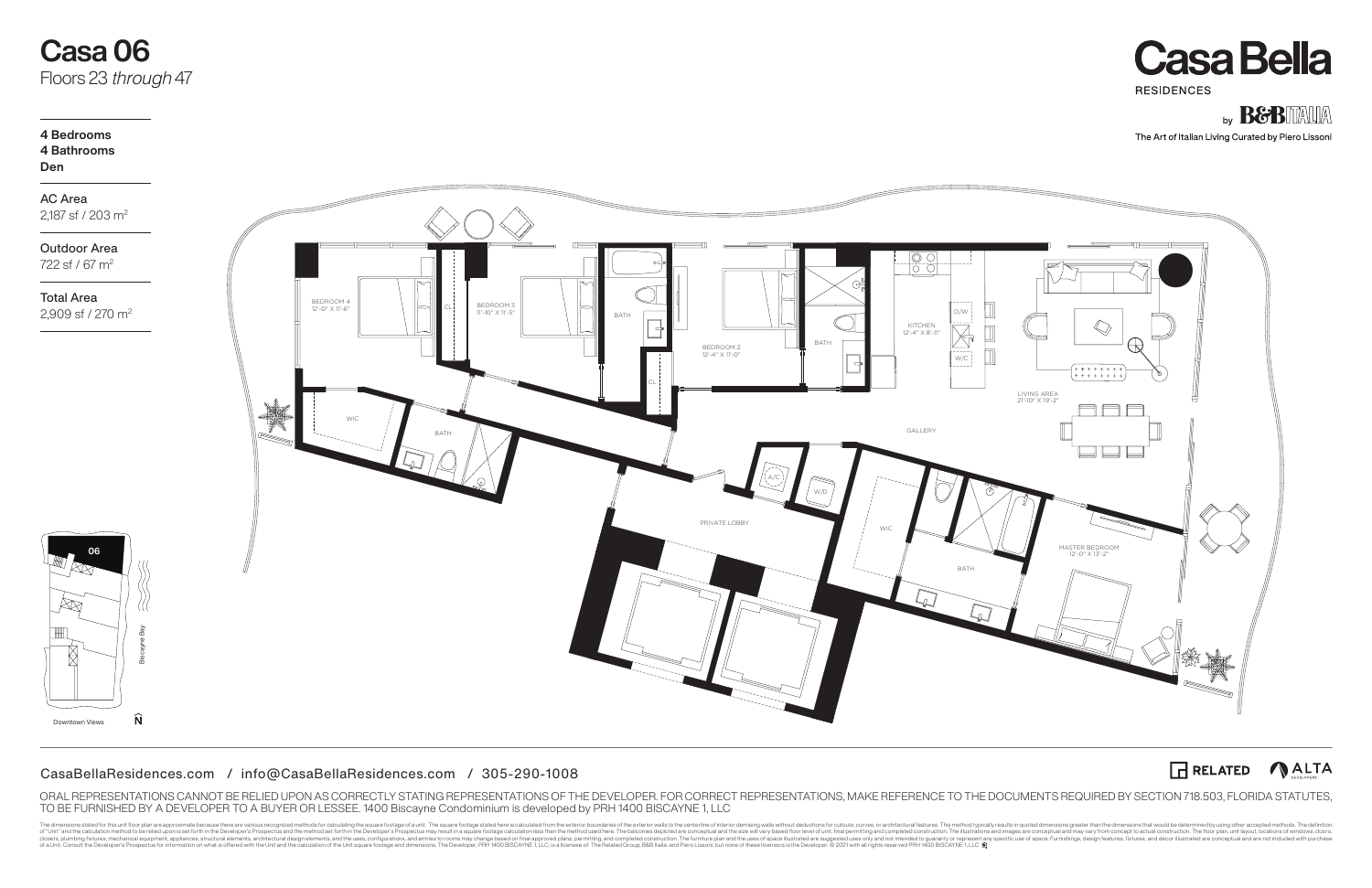The dimensions stated for this until foor plan are approximate because there are various recognized methods. The definition such the such the such the such the such the such the such distributed form the such such such the of a Unit. Consult the Developer's Prospectus for information on what is offered with the Unit and the calculation of the Unit square footage and dimensions. The Developer, PRH 1400 BISCAYNE1, LLC, is a licensee of: The Re





The Art of Italian Living Curated by Piero Lissoni



# **Casa 06MOD** Floors 12 *through* 22

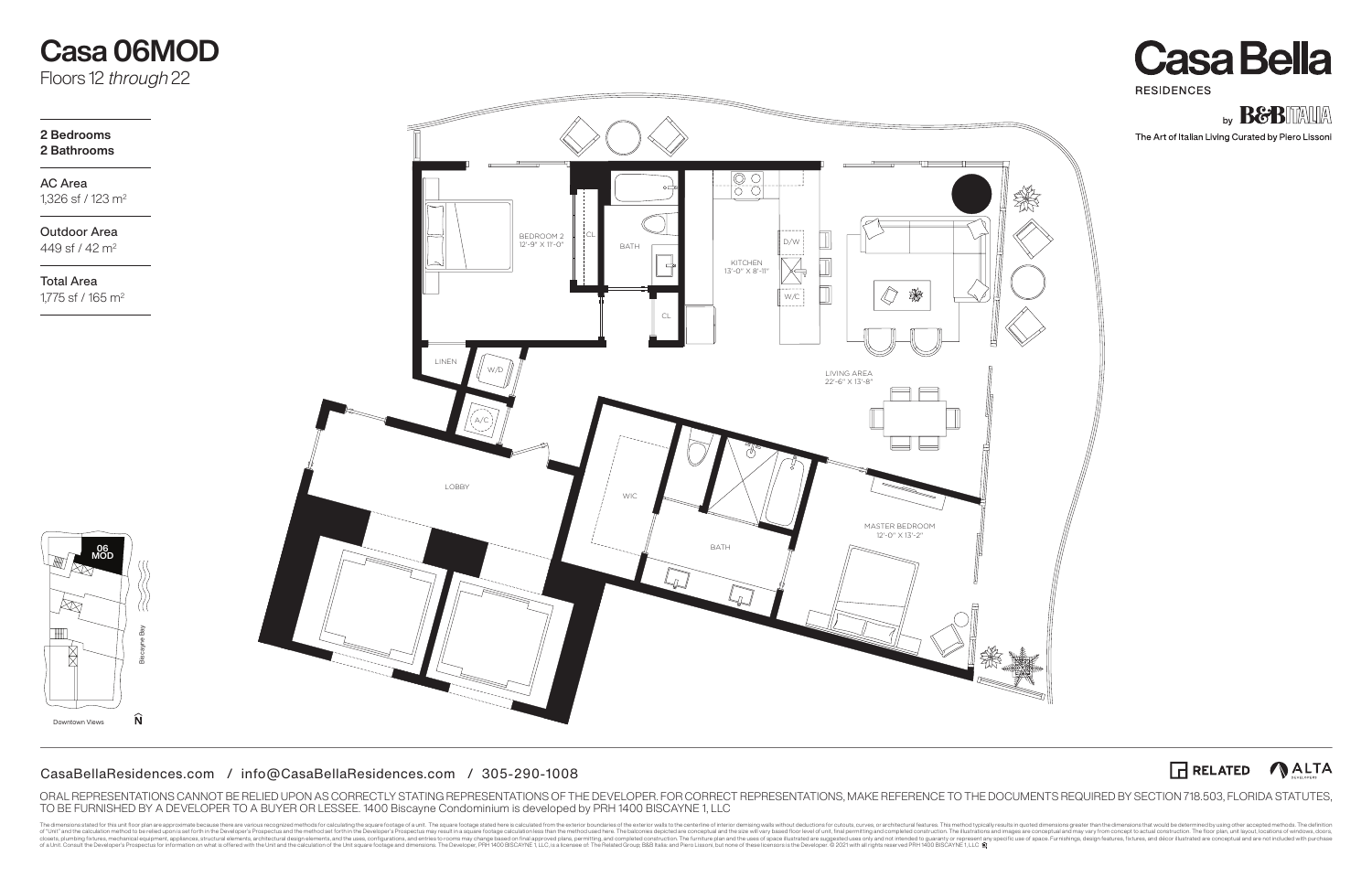The dimensions stated for this until foor plan are approximate because there are various recognized methods. The definition such the such the such the such the such the such the such distributed form the such such such the of a Unit. Consult the Developer's Prospectus for information on what is offered with the Unit and the calculation of the Unit square footage and dimensions. The Developer, PRH 1400 BISCAYNE1, LLC, is a licensee of: The Re





The Art of Italian Living Curated by Piero Lissoni



# $\widehat{\mathsf{N}}$ Downtown Views

# **Casa 06MOD2**

Floors 2 *through* 9



# LIVING AREA 22'-0" X 18'-0"

MASTER BEDROOM 12'-0" X 14'-6"